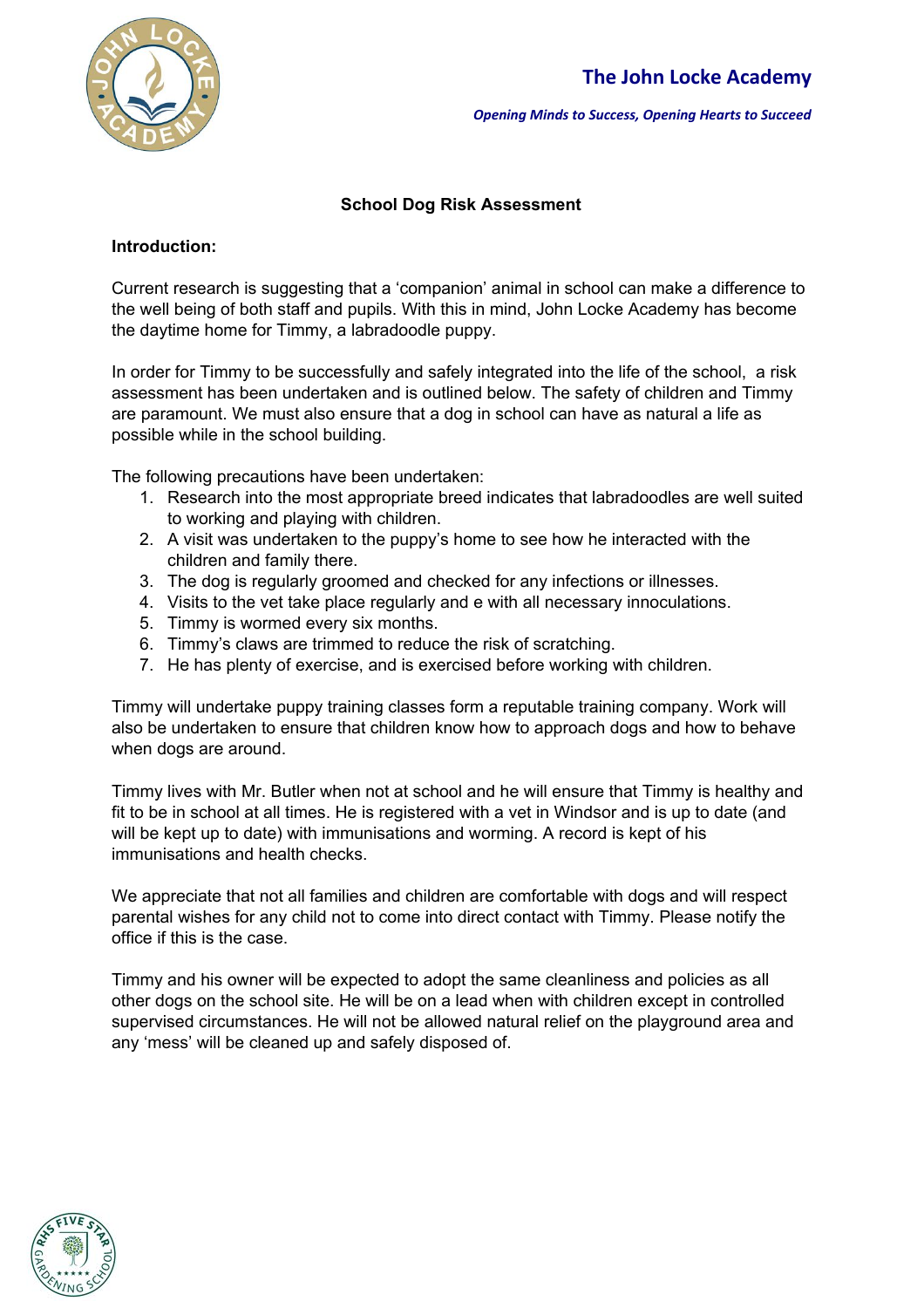

# **The John Locke Academy**

*Opening Minds to Success, Opening Hearts to Succeed*

| Hazard                                                                                                              | <b>Risk</b>                                                                          | <b>Risk 1-5</b>        | Likelihood<br>$1 - 5$                 | <b>Risk</b><br>assessm<br>ent (risk<br>x<br>likelihoo<br>d) | Controls                                                                                                                                                                                                                                                                                                                                                                                                                                                                                                                                                                                                                                                                                                                                                                                                                                                                                                                                                                                                                                                                                                                                              | <b>Review</b><br>and date |
|---------------------------------------------------------------------------------------------------------------------|--------------------------------------------------------------------------------------|------------------------|---------------------------------------|-------------------------------------------------------------|-------------------------------------------------------------------------------------------------------------------------------------------------------------------------------------------------------------------------------------------------------------------------------------------------------------------------------------------------------------------------------------------------------------------------------------------------------------------------------------------------------------------------------------------------------------------------------------------------------------------------------------------------------------------------------------------------------------------------------------------------------------------------------------------------------------------------------------------------------------------------------------------------------------------------------------------------------------------------------------------------------------------------------------------------------------------------------------------------------------------------------------------------------|---------------------------|
| Dog<br>getting<br>over<br>excited<br>when<br>interacti<br>ng with<br>children,<br>potential<br>ly<br>leading<br>to: | Child being<br>knocked<br>down<br>Child being<br>scratched<br>Child bitten<br>by dog | $\mathbf{1}$<br>2<br>5 | $\overline{2}$<br>$\overline{2}$<br>1 | $\overline{2}$<br>4<br>5                                    | The dog will always be in the care of<br>a responsible adult and will never be<br>allowed to freely roam the school<br>premises.<br>Children will not be left alone with the<br>dog.<br>The dog will be on his lead when out<br>of the office area, except when<br>working specifically with a group of<br>children.<br>Children will be taught how to handle<br>themselves around dogs in order to<br>prevent behaviour that might<br>over-excite.<br>Children will be taught what to do to<br>prevent the dog from chasing them.<br>The dog will undergo formal training<br>with an experienced trainer and this<br>will be reinforced by all adults in<br>school.<br>Pupils have been, and continue to be<br>taught the impact of their actions.<br>Education of this nature is continually<br>given to children and forms part of<br>the ethos of the school<br>The dog will be socialised with other<br>dogs, adults and with children of all<br>ages.<br>As this training progresses, the risk<br>of scratching and biting will decrease<br>immensely.<br>All staff members have information<br>regarding the correct way to handle<br>the dog. | Spring<br>term 2018       |
| The dog<br>gets<br>loose<br>from its<br>lead                                                                        |                                                                                      | 1                      | $\overline{2}$                        | $\overline{2}$                                              | The dog will be kept mostly in Mr<br>Butler's office during the day where<br>he has plenty of space to walk<br>around.<br>If the dog is loose, a designated                                                                                                                                                                                                                                                                                                                                                                                                                                                                                                                                                                                                                                                                                                                                                                                                                                                                                                                                                                                           | Spring<br>term 2018       |

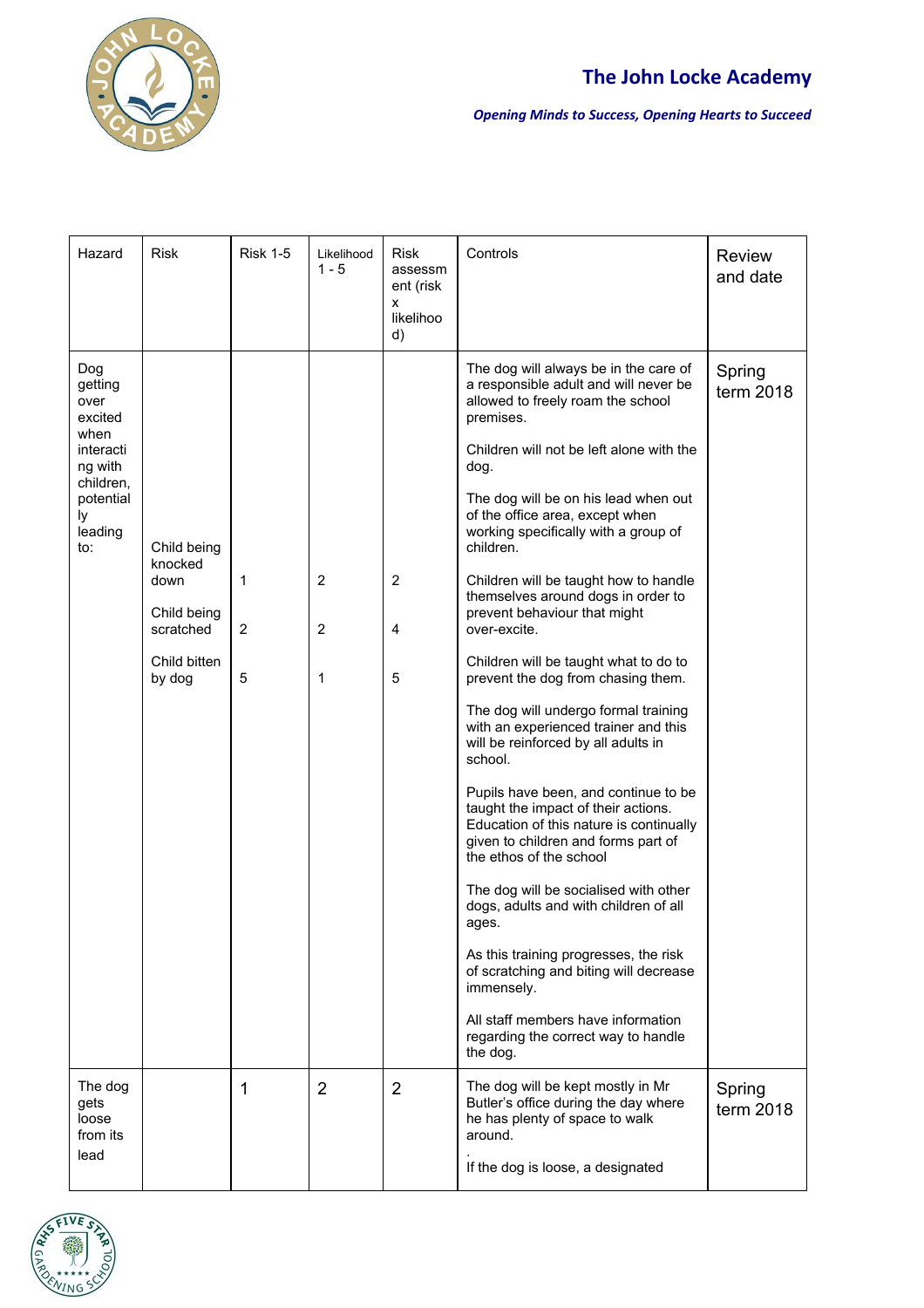

# **The John Locke Academy**

#### *Opening Minds to Success, Opening Hearts to Succeed*

|                                                  |                                                                                                                   |                |                |   | member of staff will come and put the<br>dog back into its school home.<br>Children will be taught how to react if<br>the dog is loose in order to prevent<br>jumping.<br>The designated members of staff<br>who will be called upon if the dog<br>gets loose or needs attention are:<br>Mr. Butler<br>1.<br>2.<br>Ms. Roebuck<br>3.<br>Mr. Peet<br>4.<br>Mrs. Reed                                                                                               |                     |
|--------------------------------------------------|-------------------------------------------------------------------------------------------------------------------|----------------|----------------|---|-------------------------------------------------------------------------------------------------------------------------------------------------------------------------------------------------------------------------------------------------------------------------------------------------------------------------------------------------------------------------------------------------------------------------------------------------------------------|---------------------|
| Dog hair<br>causing<br>allergic<br>reaction      | Children<br>have<br>allergic<br>reactions                                                                         | $\overline{2}$ | $\overline{2}$ | 4 | Parents have been asked to let the<br>school know of any known allergies<br>including reactions to animals.<br>Children will have the option to<br>interact with the dog as they wish<br>and those with allergies will be able<br>to opt out of interaction.<br>Children are taught to wash their<br>hands after handling the dog.                                                                                                                                | Spring<br>term 2018 |
| Children<br>getting<br>germs<br>from the<br>dog  | Children/st<br>aff contract<br>diseases<br>carried by<br>dogs                                                     | $\mathbf{1}$   | 1              | 1 | Any defecation will be cleared up<br>immediately and disposed of safely.<br>The area will be disinfected with a<br>suitable disinfectant.<br>All immunisations are kept up to date<br>and a register of this is kept by the<br>Principal. Flea treatment is carried<br>out every 6 weeks.<br>Worming is carried out in line with<br>European vet guidelines at 6 monthly<br>intervals.<br>The will never go into any of the<br>kitchens or food technology areas. | Spring<br>term 2018 |
| Financia<br>I cost of<br>the<br>dog's<br>upkeep. | School<br>unable to<br>afford<br>ongoing<br>costs of<br>the dog's<br>day to day<br>upkeep or<br>medical<br>bills. | 1              | 1              | 1 | The dog is the financial responsibility<br>of Mr. Butler and he is responsible for<br>all of the dog's care.                                                                                                                                                                                                                                                                                                                                                      | Spring<br>term 2018 |